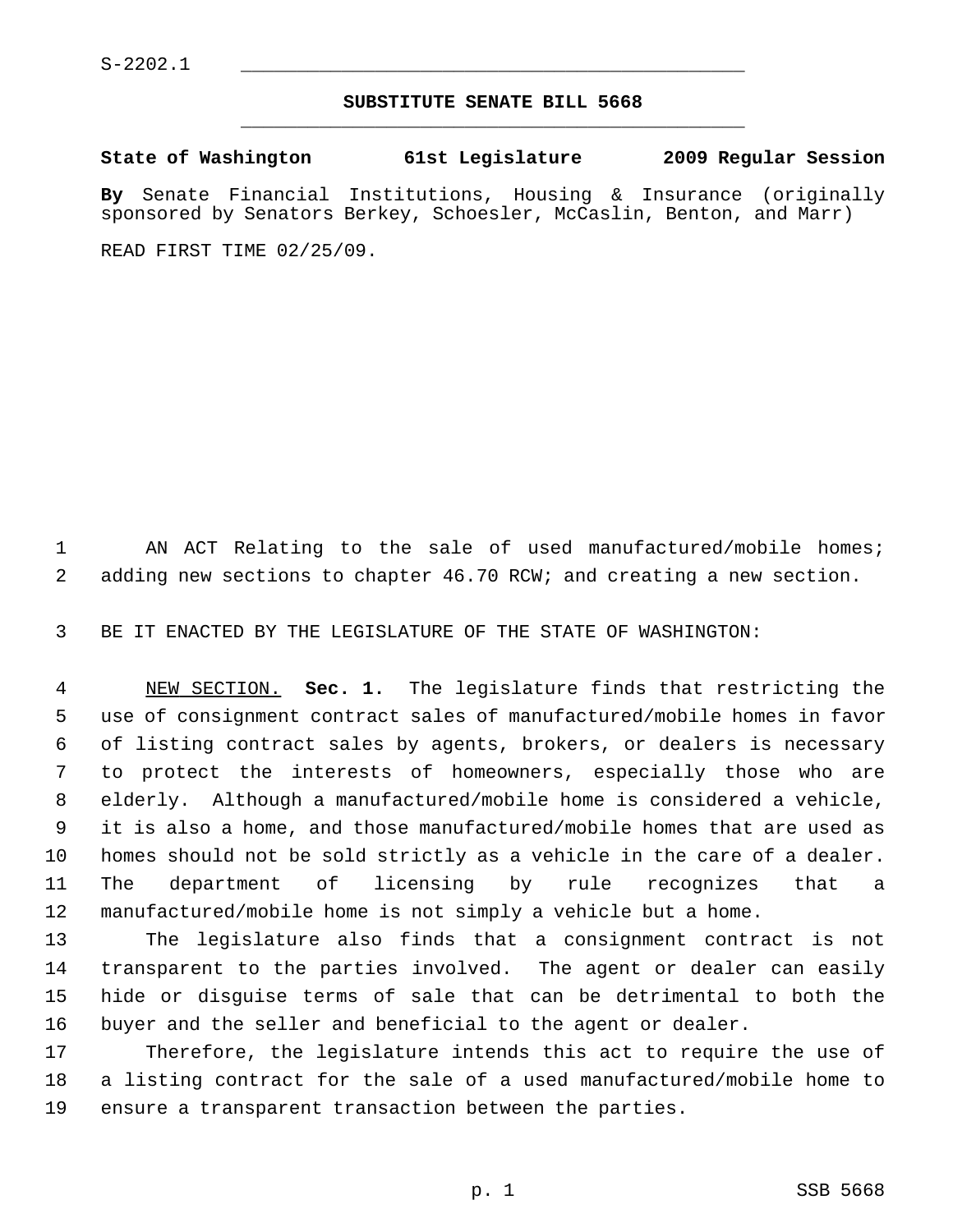1 NEW SECTION. **Sec. 2.** A new section is added to chapter 46.70 RCW 2 to read as follows:

3 (1) As used in this section:

 4 (a) "Consignment" means an arrangement where a vehicle dealer 5 accepts delivery or entrustment of a vehicle and agrees to sell the 6 vehicle on behalf of another.

 7 (b) "Listing contract" means a contract between a seller of a used 8 manufactured/mobile home and a listing dealer to locate a willing buyer 9 for the used manufactured/mobile home.

10 (2)(a) If a professional agent, dealer, or broker of 11 manufactured/mobile homes acts on behalf of a seller for the sale and 12 transfer of a used manufactured/mobile home, the professional agent, 13 dealer, or broker shall use a listing contract only and is prohibited 14 from entering into a consignment contract if the used 15 manufactured/mobile home:

16 (i) Exists as a finished home certified for occupancy and located 17 in a manufactured/mobile home community or on private land; and

18 (ii) Is intended to remain at its location as a home, or will be 19 moved to another manufactured/mobile home community or private land as 20 a home, upon the sale and transfer of ownership.

21 (b) The listing contract used under this subsection must state the 22 amount of compensation to be paid to the professional agent, dealer, or 23 broker for the sale of the used manufactured/mobile home, which may be 24 expressed as a fixed dollar amount, a percentage of the sales price, or 25 another means of compensation.

26 (3) The listing agent or dealer shall negotiate the agreement 27 between the seller and buyer of the used manufactured/mobile home, 28 which must include the following procedure:

29 (a) All written purchase offers bearing the buyer's signature must 30 be presented to the seller for acceptance or refusal. A copy of the 31 purchase agreement must be delivered to the seller immediately 32 following the buyer signing the offer.

33 (b) The seller accepts the purchase agreement by signing the offer. 34 A copy of the purchase agreement must be delivered to the buyer 35 immediately following the seller signing and accepting the offer.

36 (c) A copy of the purchase agreement that bears the seller's 37 signature must be delivered to the buyer as proof that the buyer's 38 offer was accepted.